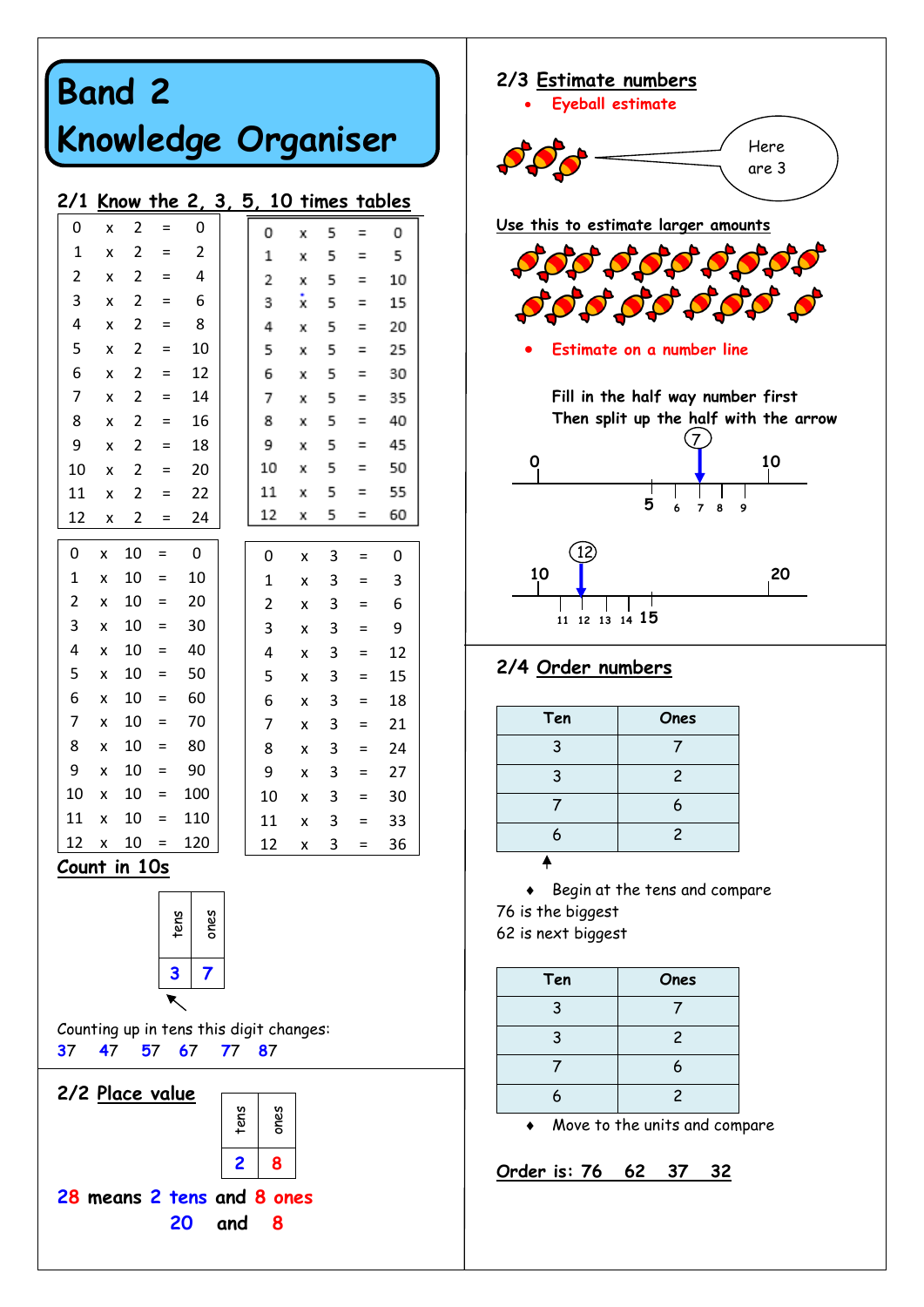| 2/4 (continued) Comparing symbols |   |                                   |   |  |  |
|-----------------------------------|---|-----------------------------------|---|--|--|
|                                   |   | Mr. Alligator is Lungry for lunch |   |  |  |
|                                   |   |                                   |   |  |  |
|                                   |   | Find the Liggest number and       |   |  |  |
|                                   |   |                                   |   |  |  |
| We say:                           | 9 | is bigger than 5                  |   |  |  |
| We write:                         | 9 |                                   | 5 |  |  |
| We say                            |   | 5 is smaller than                 | 9 |  |  |
| We write:                         | 5 |                                   | 9 |  |  |
|                                   |   |                                   |   |  |  |

## **2/5 Numbers in figures and words**

|    | $\mathbf{1}$ | one          | 11  | eleven      |
|----|--------------|--------------|-----|-------------|
|    | 2            | two          | 12  | twelve      |
|    | 3            | three        | 13  | thirteen    |
|    | 4            | four         | 14  | fourteen    |
|    | 5            | five         | 15  | fifteen     |
|    | 6            | six          | 16  | sixteen     |
|    | 7            | seven        | 17  | seventeen   |
|    | 8            | eight        | 18  | eighteen    |
|    | 9            | nine         | 19  | nineteen    |
|    | 10           | ten          |     |             |
|    |              |              |     |             |
| 20 | twenty       |              | 30  | thirty      |
| 21 |              | twenty one   | 40  | forty       |
| 22 |              | twenty two   | 50  | fifty       |
| 23 |              | twenty three | 60  | sixty       |
| 24 |              | twenty four  | 70  | seventy     |
| 25 |              | twenty five  | 80  | eighty      |
| 26 | twenty six   |              | 90  | ninety      |
| 27 | twenty seven |              | 100 | one hundred |
| 28 | twenty eight |              |     |             |
| 29 |              | twenty nine  |     |             |
|    |              |              |     |             |



## **2/7 Addition facts to 10**



|  |         | $0+10$   1+9   2+8   3+7       | $4 + 6$ |
|--|---------|--------------------------------|---------|
|  |         | $10+0$ 9 + 1 8 + 2 7 + 3 6 + 4 |         |
|  | $5 + 5$ |                                |         |

# **Addition facts to 20**

| $10+10$ 11 + 9 12 + 8 13 + 7 14 + 6 |                                            |  |
|-------------------------------------|--------------------------------------------|--|
|                                     | $15+5$   16 + 4   17 + 3   18 + 2   19 + 1 |  |
|                                     | $20 + 0$                                   |  |

# **Subtraction is the inverse of addition**

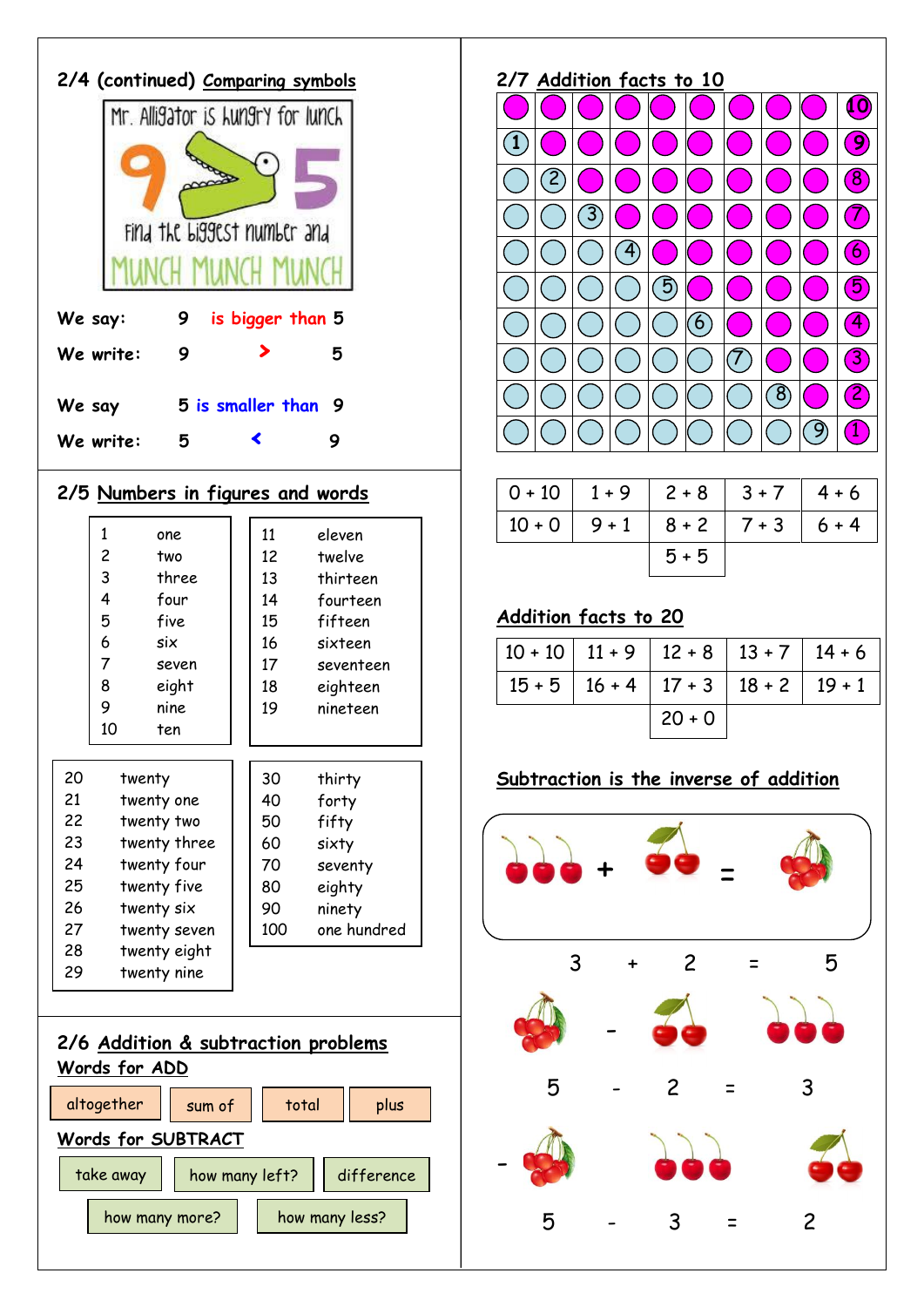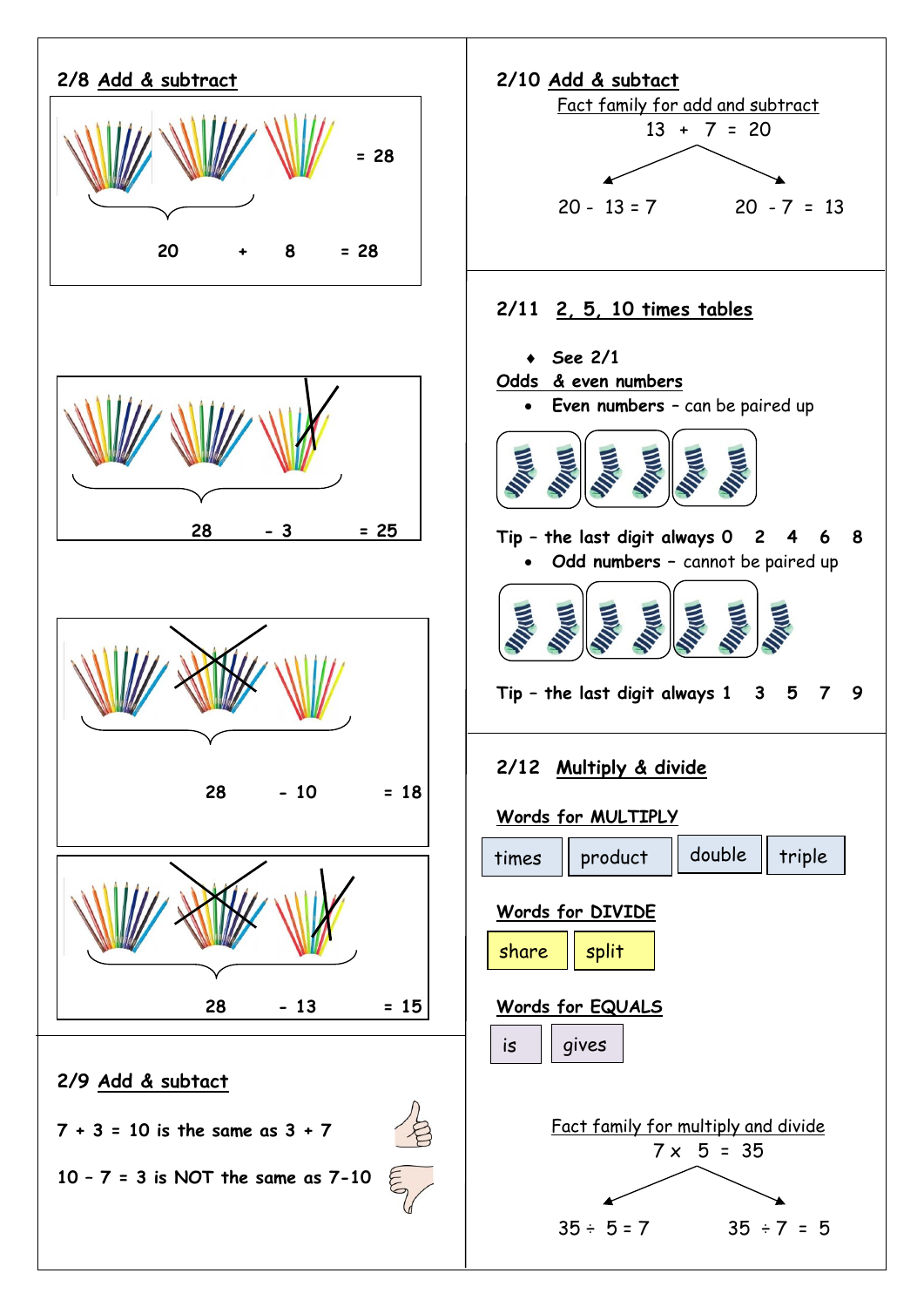## **2/13 Multiply & divide**

**7 x 5 = 35 is the same as 5 x 7** 



**35 ÷ 7 = 5 is NOT the same as 7÷35** 

## **2/14 Multiply & divide**

**Example1**: Here are 20 sweets to share Each child gets 5 sweets How many children are there?

Divide them up into groups of 5 sweets-like this



There must be 4 children

**Example2**: Here are 12 marbles to share There are 4 children. How many marbles does each get?

Divide them up into 4 groups - like this





**Repeated addition (Multiplication)**

Here are 3 footballers. How many legs do they have altogether?

|                 | Addition sentence   Multiplication sentence |
|-----------------|---------------------------------------------|
| $2 + 2 + 2 = 6$ | $3 \times 2 = 6$                            |

Repeated addition is the same as multiplication

| <b>Addition sentence</b> | <b>Multiplication sentence</b> |
|--------------------------|--------------------------------|
| $5 + 5 + 5 + 5 =$        | $4 \times 5 = 20$              |
| 20                       |                                |
| $10 + 10 + 10 = 30$      | $3 \times 10 = 30$             |
|                          |                                |

**Repeated subtraction (Division)** 

Repeated subtraction is the same as division

**15 – 5 – 5 – 5 = 0**

This is the same as  $15 \div 5 = 3$ 

Because 5 has been subtracted 3 times to get to 0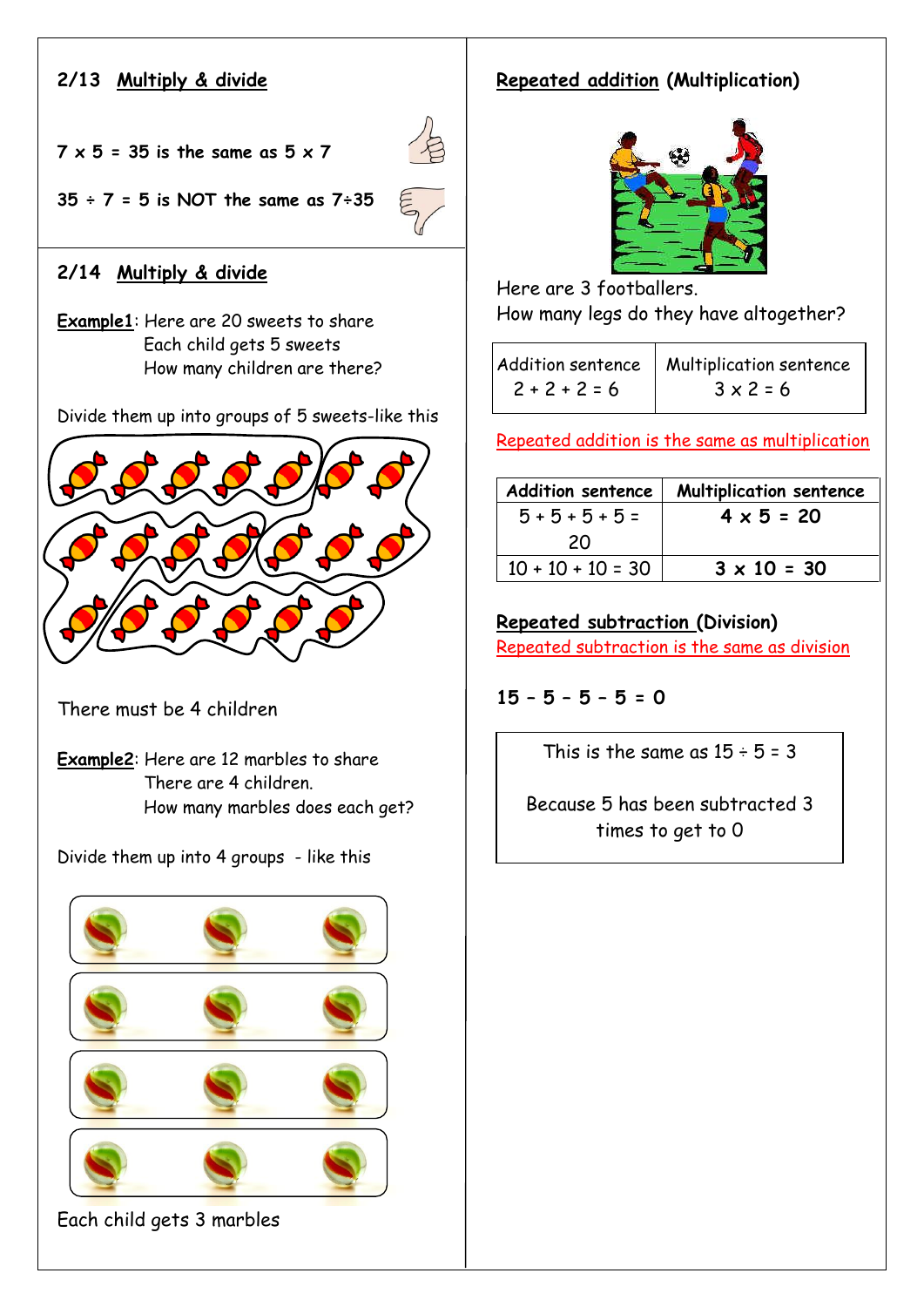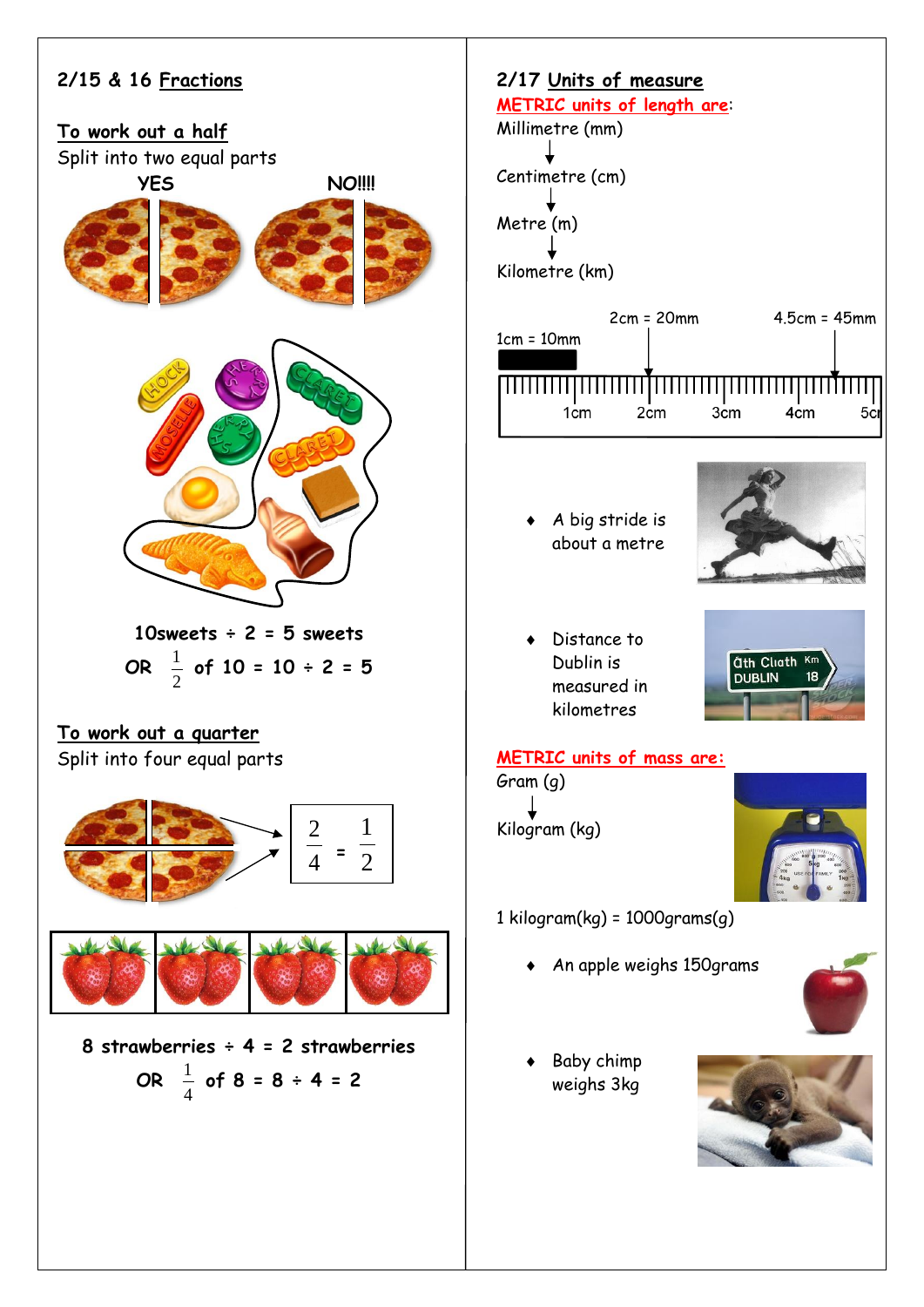| 2/17 Units of measure (continued)<br><b>METRIC units of capacity (liquids) are:</b><br>Millilitre (ml)  | 2/19 Money<br><u>To write amounts of money</u><br>£3 or £3.00<br>50p or £0.50            |  |  |  |
|---------------------------------------------------------------------------------------------------------|------------------------------------------------------------------------------------------|--|--|--|
| Centilitre (cl)                                                                                         | £3.50 or 350p <b>BUT never £3.50p or £3.5</b>                                            |  |  |  |
| Litre (I)                                                                                               | Value of coins                                                                           |  |  |  |
| A medicine spoon holds 5ml                                                                              |                                                                                          |  |  |  |
| A 5-litre bucket                                                                                        |                                                                                          |  |  |  |
|                                                                                                         | 1p or £0.01<br>2p or £0.02<br>5p or £0.05<br>10p or £0.10                                |  |  |  |
| Fuel for the car is measured in litres                                                                  | 20p or £0.20 50p or £0.50<br>£1 or £1.00<br>£2 or £2.00                                  |  |  |  |
|                                                                                                         | 2/20 Bills and change                                                                    |  |  |  |
|                                                                                                         | To add amounts of money                                                                  |  |  |  |
| 2/18 Compare units of measure<br>Think of the units of mass then order:                                 | $24p + 32p$<br>$=20p + 4p + 30p + 2p$<br>$=20p + 30p + 4p + 2p$<br>$=50p + 6p$<br>$=56p$ |  |  |  |
| a bar of chocolate                                                                                      | To find change from £1                                                                   |  |  |  |
| your teacher<br>a blown-up balloon<br>a loaf of bread                                                   | Subtraction method<br>Add-on method<br>$£1 - 56p$<br>$56p + 4p = 60p$                    |  |  |  |
| A blown-up balloon < a bar of chocolate < a loaf of                                                     | $60p + 40p = £1$<br>$=$ £1 - 50p - 6p<br>$= 4p + 40p$                                    |  |  |  |
| bread < your teacher                                                                                    | 50 <sub>p</sub><br>- 6p<br>Ξ<br>$= 44p$<br>$= 44p$                                       |  |  |  |
| Think of the units of length used then order:                                                           |                                                                                          |  |  |  |
| How high you could jump in the air                                                                      | 2/21 Sequence of time                                                                    |  |  |  |
| How far you can kick a football<br>How far you can run in $\frac{1}{2}$ minute<br>Length of a bug       | Smallest<br>Second(s)<br>60<br>Minute(min)<br>60                                         |  |  |  |
| Length of a bug < you could jump in the air < you can<br>kick a football < you can run in half a minute | Hour(h)<br>24<br>Day<br>Week<br>Month<br>'12<br>Year<br>Largest                          |  |  |  |

 $\overline{\Gamma}$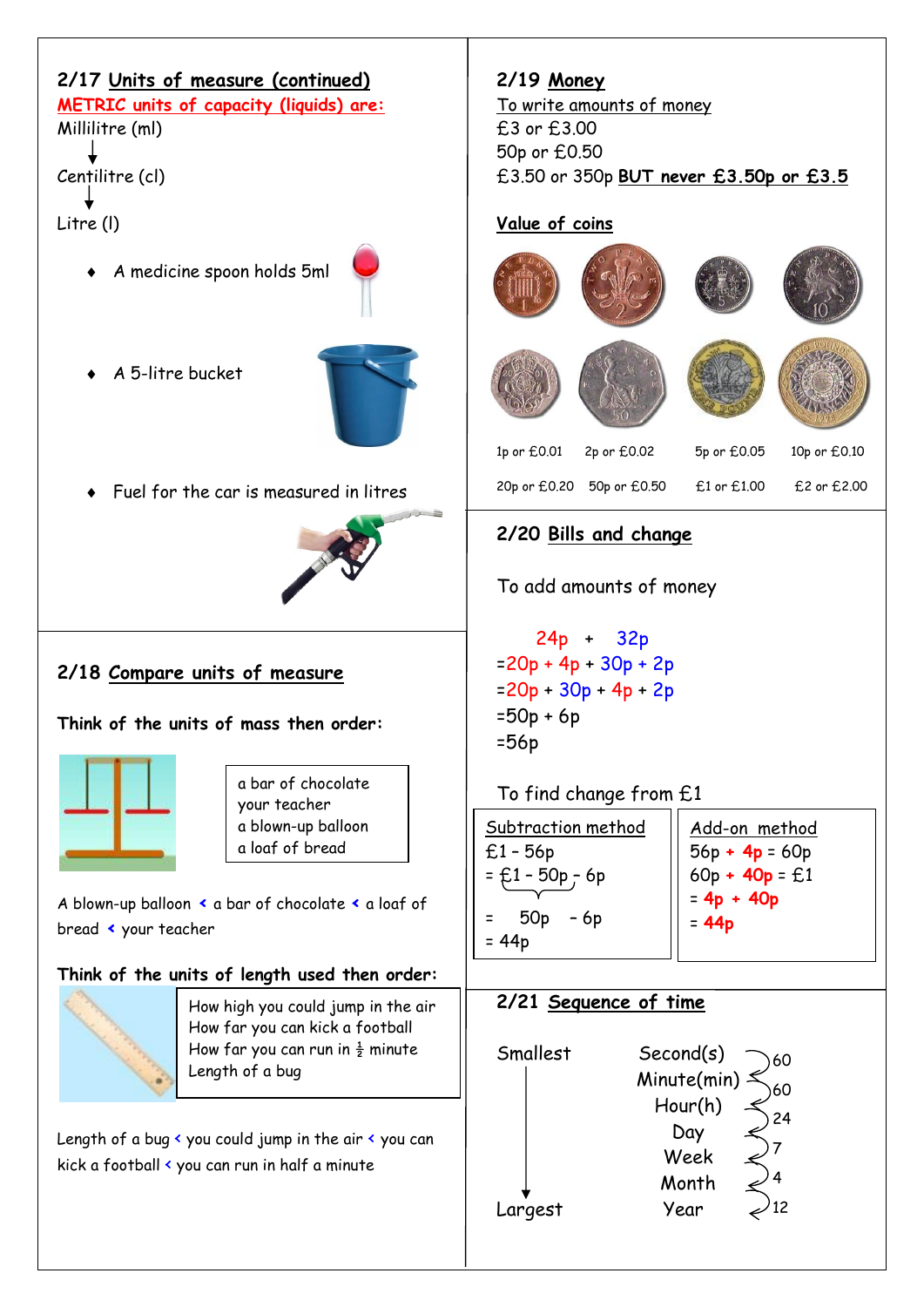